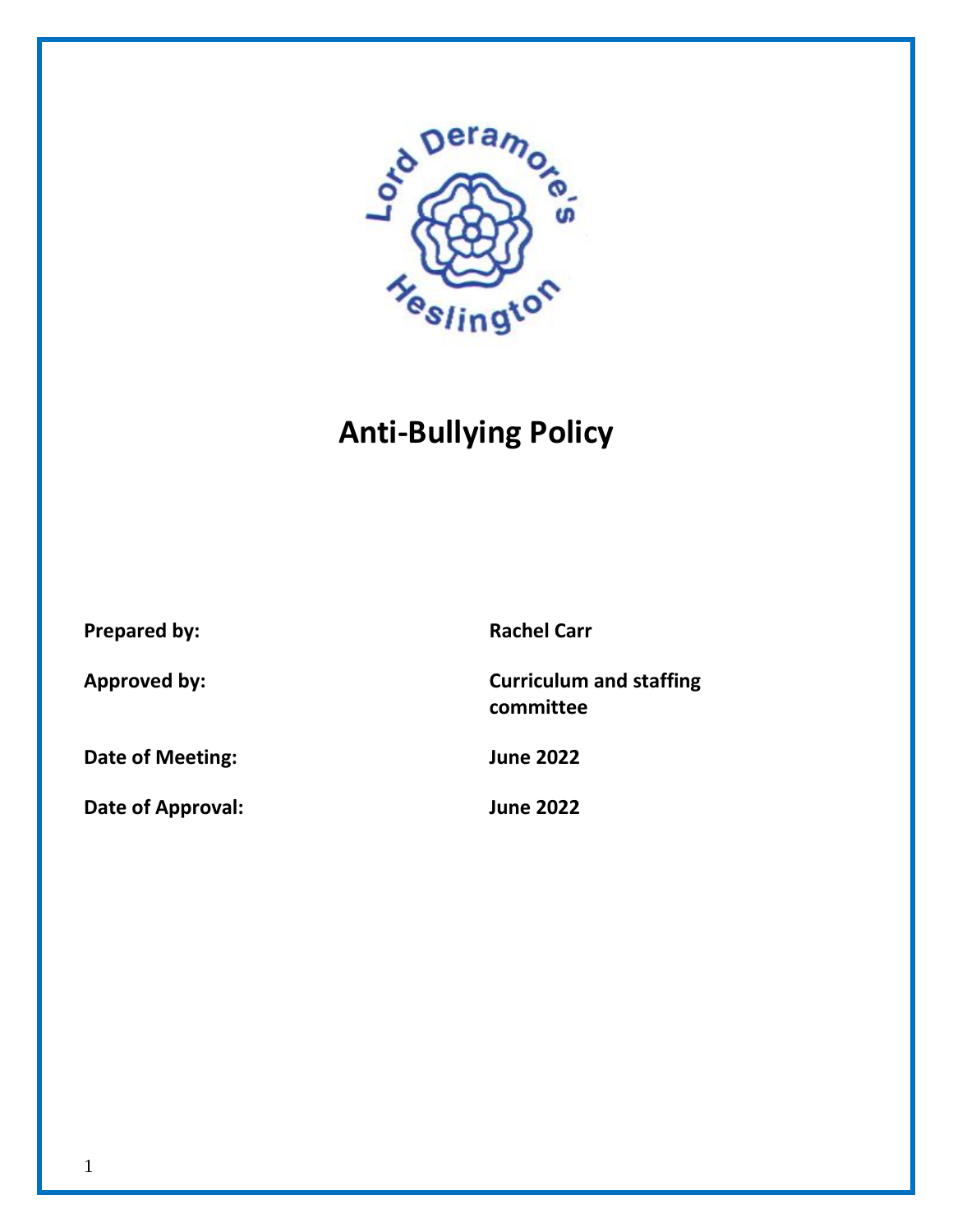## **Rationale**

Providing safe and happy places to learn is essential to achieving school improvement, raising achievement and attendance, promoting equality and diversity, and ensuring the safety and well-being of all members of the school community.

Every child should be able to learn in a school environment free from bullying of any kind and in which they feel safe and supported. There is no place for bullying in our school and community and each of us involved in education has a role in creating a culture in school where bullying is not tolerated. No child deserves to suffer the pain and indignity that bullying can cause. We recognise the negative impact it has on the educational experiences and wider development of so many of our children and young people. Bullying has no place anywhere in the school community, and this applies both to the bullying of pupils and teachers.

We need to take an active approach to promoting good behaviour, respect for others and to tackling all forms of bullying — including prejudice-driven bullying and cyberbullying. We need to explicitly teach and inform children about what bullying is, how to recognise it, the impact it has on others, how to respond to bullying and the importance of not being involved in bullying. Our school, with the support of parents, the wider community, the local authority and children themselves, need to take effective action to prevent bullying happening in the first place. A preventative approach will help our school to safeguard the well-being of our pupils and staff, as well as playing our part in creating a society in which we all treat each other with dignity and respect. (DCSF Safe to Learn 2007).

This policy has been written in-line with the advice from the Anti-Bullying Strategy Group which was set up to coordinate activity relating to anti-bullying across the city of York. The group consists of colleagues from Schools, Education Psychology Team, Education Development Service, Access Team, Children's Trust and North Yorkshire Police.

#### *Aims*

At Lord Deramore's Primary School, the aim of the anti-bullying policy is to ensure that pupils learn in a supportive, caring and safe environment without fear of being bullied. Bullying is antisocial behaviour and affects everyone; it is unacceptable and will not be tolerated. This policy will:

- Ensure children are taught, explicitly, what bullying is, why people bully others, the effect it has on those being bullies and how to respond and help if they witness bullying.
- Raise awareness across the school that bullying in any form is unacceptable and that everyone has a shared responsibility in promoting a safe and secure environment.
- Promote a positive ethos where respect, relationships and responsibilities are key to developing social and emotional well-being.
- Ensure a consistent response to bullying, with effective support in place for both the person being bullied and the person doing the bullying.

*Definitions and Signs*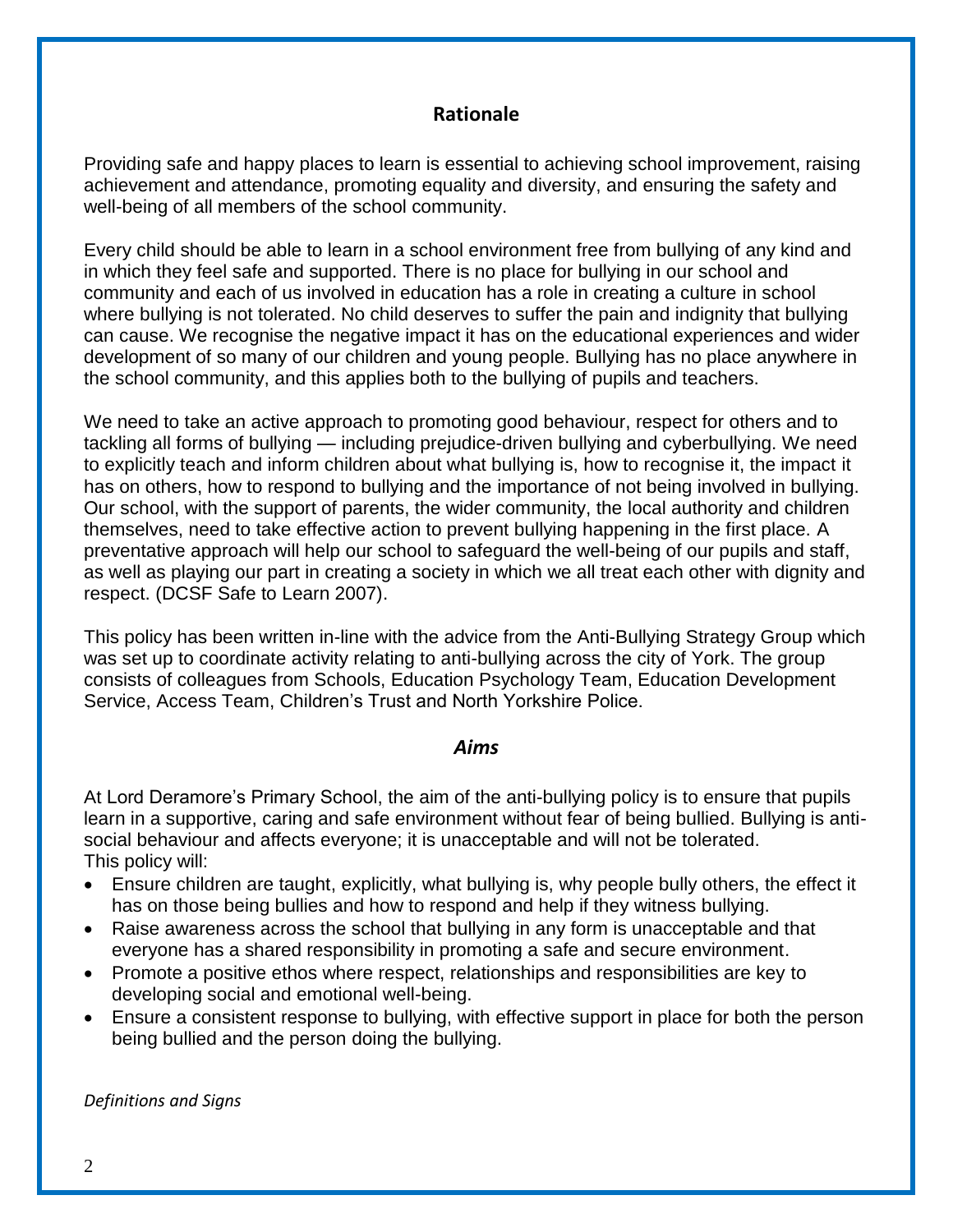**Bullying** is defined as deliberately hurtful behaviour, repeated over a period of time, where those bullying exert power over those being bullied. The three main types of bullying are:

- physical (hitting, kicking, theft)
- verbal (name calling, racist remarks)
- indirect (spreading rumours, excluding someone from social groups)

**Cyberbullying** can be defined as 'the use of Information and Communications Technology (ICT), particularly mobile phones and the internet, deliberately to upset someone else'. Cyberbullying is a 'method' of bullying. It can be used to carry out all the different 'types' of bullying (such as racist bullying, homophobic bullying, or bullying related to SEN and disabilities), but instead of the perpetrator carrying out the bullying in person, they use technology as a means of conducting the bullying. Cyberbullying can include a wide range of unacceptable behaviours, including harassment, threats and insults, and like face-to-face bullying, cyberbullying is designed to cause distress and harm. Cyberbullying can take place between children, between adults, but also across different age groups. Young people can target staff members or other adults through cyberbullying; there are examples of school staff being ridiculed, threatened and otherwise abused online. (DCSF Cyberbullying)

Pupils who are being bullied may show changes in behaviour, such as becoming shy and nervous, feigning illness, taking unusual absences or clinging to adults. There may be evidence of changes in work patterns, lacking concentration or truanting from school.

Schools' teaching and ancillary staff must be alert to the signs of bullying and act promptly and firmly against it in accordance with school policy.

# **Statutory duty of schools**

There are various legal requirements on and powers for schools that relate to bullying (including racist and cyber bullying). In particular, the Education and Inspections Act 2006 requires that Head Teachers must determine measures on behaviour and discipline that form the school's behaviour policy, acting in accordance with the governing body's statement of principles in so doing. The policy determined by the Head Teacher must include measures to be taken with a view to 'encouraging good behaviour and respect for others on the part of pupils and, in particular, preventing all forms of bullying among pupils'.

**The law empowers Head Teachers, to such extent as is reasonable, to regulate the behaviour of pupils when they are off school site (which is particularly pertinent to regulating cyberbullying) and empowers members of school staff to impose disciplinary penalties for inappropriate behaviour.**

## **Implementing the policy**

**For the successful implementation of the policy, our school will also ensure that the following statements are true.** 

For pupils who experience bullying:

- they are heard
- $\bullet$  they know how to report bullying and get help
- they are confident in the school's ability to deal with the bullying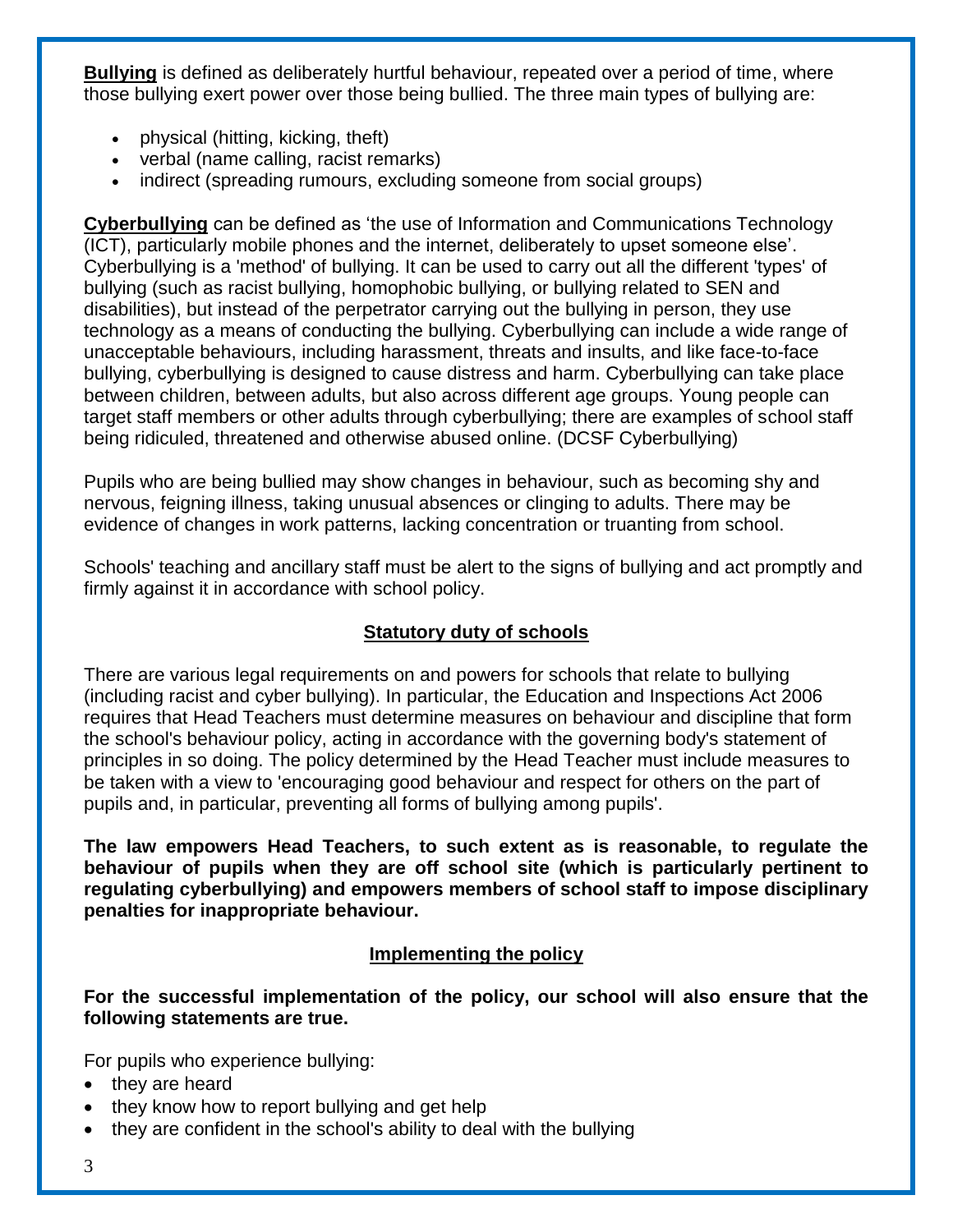- steps are taken to help them feel safe again
- they are helped to rebuild confidence and resilience
- they know how they can get support from others.

For pupils who engage in bullying behaviour:

- sanctions and learning programmes hold them to account for their behaviour and help them to face up to the harm they have caused
- they are heard and reasons behind their actions are explored and support offered to improve their behaviour in future
- they learn to behave in ways which do not cause harm in future because they have developed their emotional skills and knowledge
- they learn how they can take steps to repair the harm they have caused (restorative).

For schools:

- the whole school follows the Jigsaw PSHE scheme (as outlined previously) to teach about bullying
- the whole school take part in specialist theme weeks such as anti-bullying week, online safety and diversity week to reinforce our stance on bullying and to celebrate our uniqueness and diversity
- the whole school community is clear about the anti-bullying stance the school takes
- pupils, as well as staff and other members of the school, are fully engaged in developing and reviewing anti-bullying work in the school
- every chance is taken to celebrate the success of anti-bullying work
- CPOMs is used to record any issues of bullying or perceived bullying, along with actions that staff take in response to events recorded
- all pupils are clear about the roles they can take in preventing bullying, including the role of bystanders.

For heads, governors and other school staff:

- they develop whole-school policies which meet the law and school-inspection requirements
- they promote a school climate where bullying and violence are not tolerated and cannot flourish
- they continually develop best-practice based on knowledge of what works
- there is a review of the school anti-bullying policy every two years and, as a result, the policy and procedures are updated as necessary
- they review the use of Jigsaw PSHE scheme across each year group with training for staff (including new staff) as needed
- curriculum opportunities are used to address bullying
- pupil support systems are in place to prevent and respond to bullying
- they have addressed school-site issues and promote safe play areas
- all staff take part in relevant professional development, and are clear about their roles and responsibilities in preventing and responding to bullying
- all staff are aware of the importance of modelling positive relationships
- all staff are aware of the importance of taking reports of bullying by pupils, peers, staff and parents/carers are taken seriously and fully investigated
- all staff are aware of their responsibility to record all incidents of bullying or perceived bullying is recorded on CPOMs, along with all actions taken in response to the incident recorded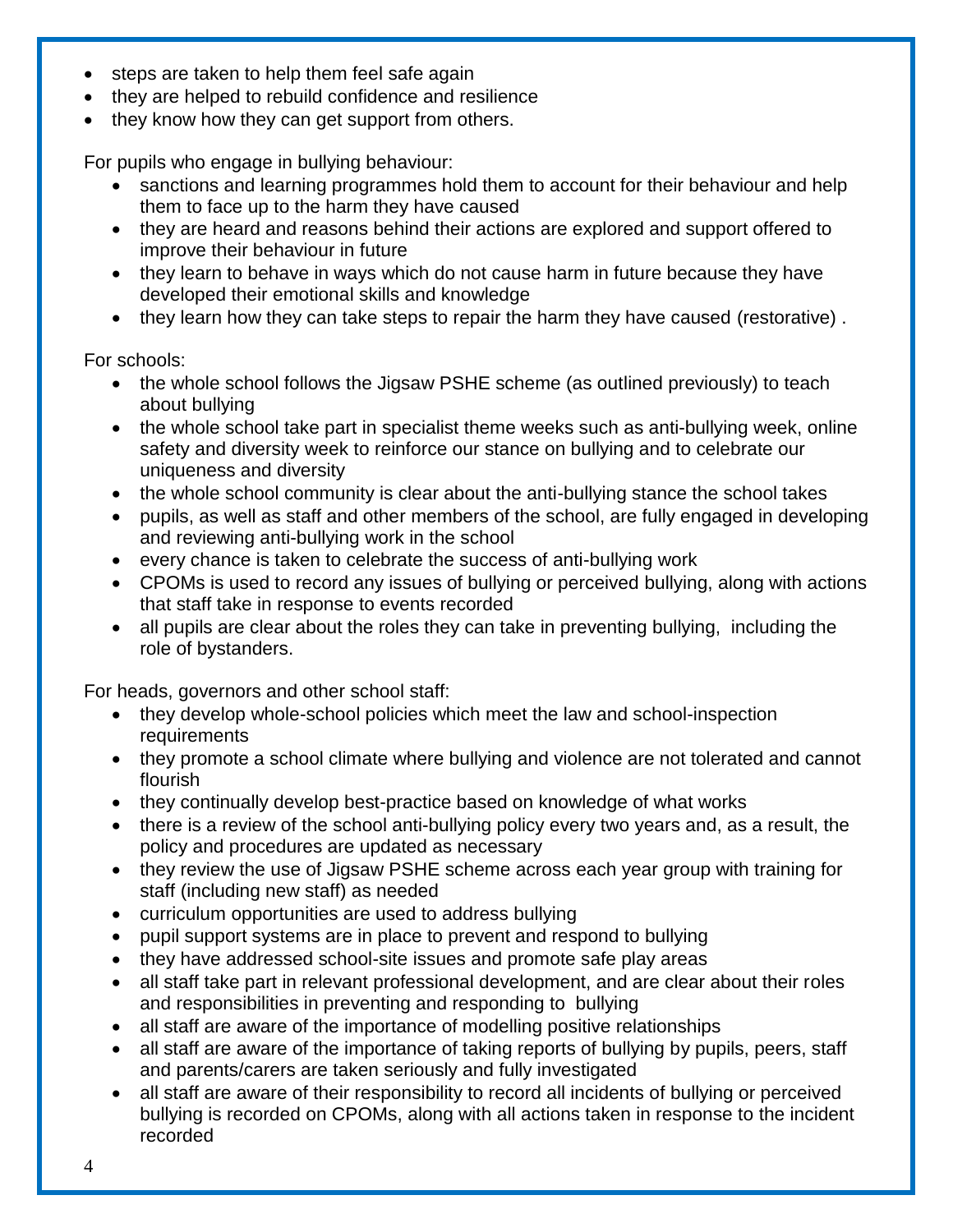- data systems gather useful information about the effectiveness of the anti-bullying work (information gathering through questionnaires and the work of the school council), and this data is used for monitoring and evaluation, and is shared with the school community
- they work in partnership with parents, other schools and with Children's Services and community partners to promote safe communities.

For parents:

- they are clear that the school does not tolerate bullying
- they are aware of procedures to use if they are concerned their child is being bullied or does not feel safe to learn, including the school's complaints procedure
- they have confidence that the school will take any complaint about bullying seriously and investigate/resolve as necessary, and that the school systems will deal with the bullying in a way which protects their child
- they are clear about ways in which they can complement the school on the anti-bullying policy or procedures.

# **Preventing and reacting to bullying**

**Lord Deramore's Primary school follow the Jigsaw PSHE Scheme from Early Years to Year 6. Jigsaw, the mindful approach to PSHE is a progressive and spiral scheme of learning. In planning the lessons, Jigsaw PSHE ensures that learning from previous years is revisited and extended, adding new concepts, knowledge and skills, year on year as appropriate.** 

**The second unit each year (Celebrating Differences) teaches children about respecting themselves and others, recognising differences and exploring our uniqueness. From the start in Early Years, the children are taught about what to do if they experience bullying, clearly explaining what bullying is. As children move through school, themes are revisited and bullying is explored in depth – including exploring why people bully others, the different types of bullying and what the children's response should be if they witness bullying.**

Our school will adopt a range of strategies to reduce bullying and to tackle it effectively when it does occur.

## **Our school will take a preventative approach to bullying in a range of ways:**

Leadership:

- Promote an open and honest anti-bullying ethos which secures whole-school community support for the anti-bullying policy.
- Promote and reinforce our school mission statement Striving to be the best we can be – nurturing learners for life – through encouraging respect, tolerance and care for others.
- Staff actively demonstrate positive behaviour and set a positive context for anti-bullying work in the school.
- Link with other schools in a local school partnership and with LA strategies.

Use of curriculum opportunities: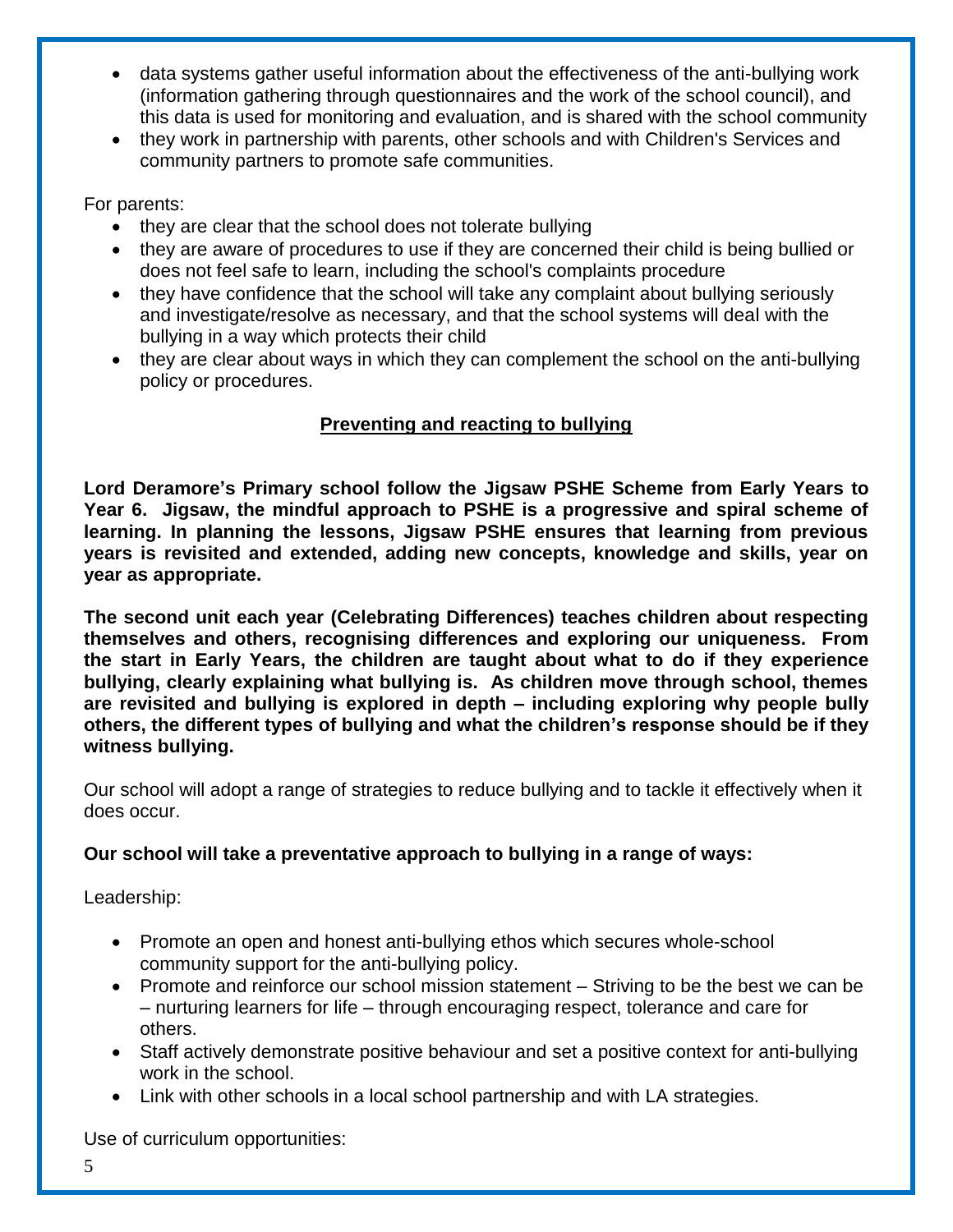- PSHE lessons will be used to discuss issues around diversity and explicitly teach issues around bullying.
- Jigsaw PSHE is a whole-school approach to teaching many aspects of PSHE and mindfulness, including bullying.
- The use of creative learning through art, music, poetry, drama and dance can develop understanding of feelings and enhance pupils' social and emotional skills.

Use of other opportunities to raise awareness:

- Involvement in explicit focus weeks such as antibullying, online safety and diversity each year
- Targeted small group or individual learning can be used for those who display bullying behaviour as well as those who experience bullying
- Whole-school assemblies reinforce the messages taught in the Jigsaw lessons and children exhibiting values explored and taught in lessons is celebrated in weekly assemblies
- Visitors to school from different minority groups (such as Bart Gee and refugees) help reinforce the messages of diversity, respect and uniqueness
- Events which can prompt further understanding of bullying, such as theatre groups, exhibitions and current news stories.

Pupil voice:

- Listening to all pupils and taking their concerns seriously is a vital part in supporting children
- All pupils will be supported those who are victims of bullying and those who are the perpetrators
- Engage pupils in developing anti-bullying policy and practice is an effective form of prevention.

Structured data gathering:

 Gathering information and data on the views and experiences of pupils, staff and parents in relation to bullying will enable the school to monitor and evaluate its antibullying work better.

Improving the school environment:

- Creating a whole school ethos, based on our mission statement Striving to be the best we can be – nurturing learners for life, goes a long way in providing a safe and nurturing environment. All staff should be clear about how expectations of behaviour can impact on our mission statement and in preventing bullying.
- Use available data to identify how the school environment, and how travel to and from school can be made safer can help to reduce incidents of bullying. E.g staff-supervision patterns in the playground, around the school buildings and the physical design of the school building(s), including investigating 'blind spots' where bullying could take place.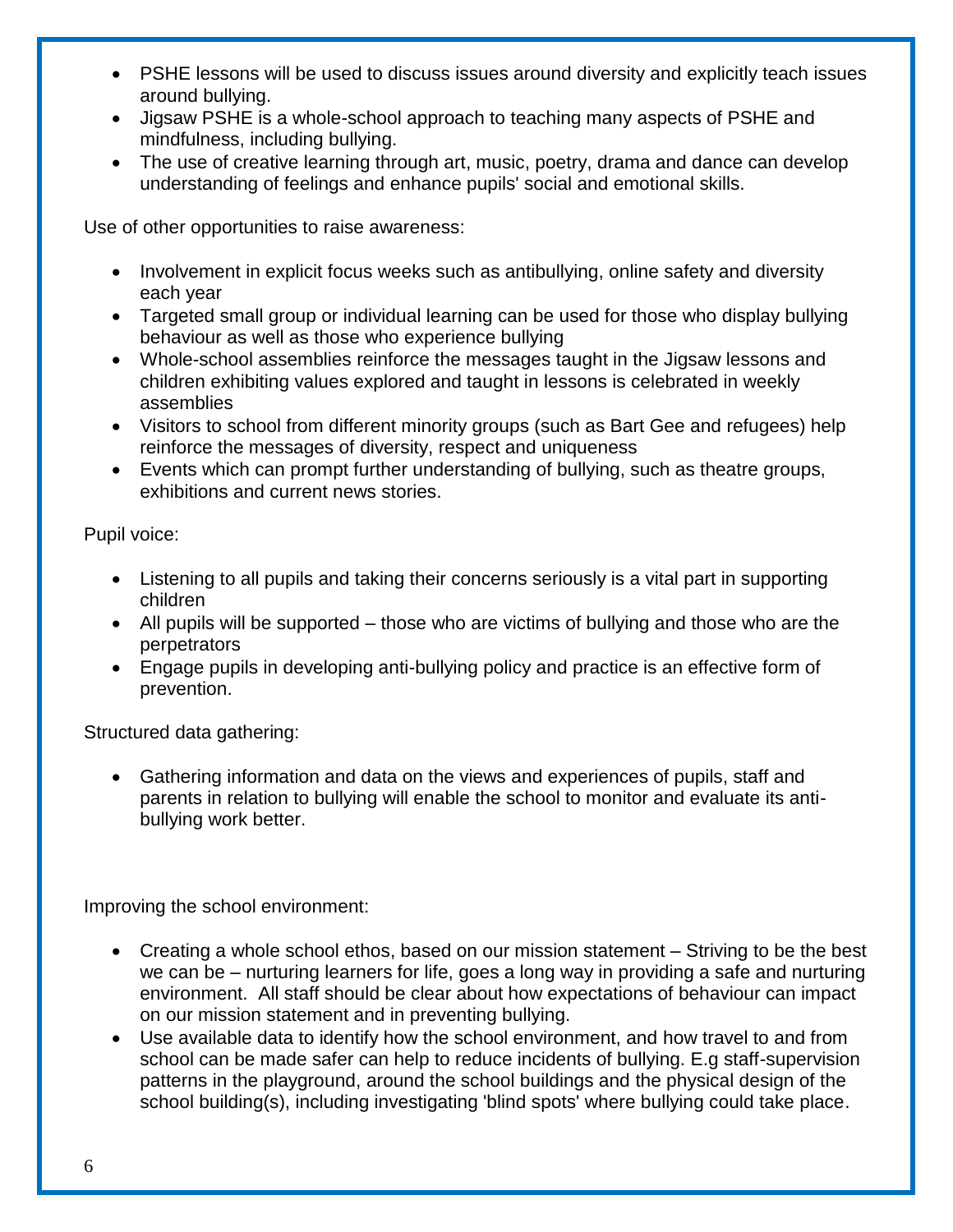Professional development:

 We want to ensure that appropriately targeted information or professional development, including information on legal responsibilities, is available for: all staff — teachers, support staff, temporary staff (including student teachers), and governors.

Working with Children's Services:

- We want to work with the LA to ensure that partner agencies such as the Behaviour Support Service, Behaviour and Attendance Consultants, Education Psychology Service, Education Welfare Service and Child and Adolescent Mental Heath Services (CAMHS) are engaged with anti-bullying work and pupil safeguarding has a high priority.
- The LA Anti-bullying Strategy Group can be contacted for support and guidance.

## **Our school will react to bullying in a range of ways:**

• Clear and effective pupil-reporting systems:

Our school has systems in place to enable pupils to report bullying incidents. Pupilreporting systems include:

- $\Rightarrow$  The use of CPOMs to record incidents and reports of incidents involving all kinds of bullying. Actions in response to incidents or reports of incidents are also recorded
- $\Rightarrow$  Reports of bullying are **ALWAYS** taken seriously and thoroughly investigated
- $\Rightarrow$  confidential and varied routes to report bullying
- $\Rightarrow$  effective and fair investigation
- $\Rightarrow$  listening strategies
- $\Rightarrow$  follow-up systems to ensure that agreements are sustained.
- Use of sanctions and learning programmes:

At our school sanctions are applied fairly, proportionately, consistently and reasonably, taking account of any SEN or disabilities that pupils may have, and taking into consideration the needs of vulnerable children. Bullying by children with disabilities or SEN is no more acceptable than bullying by other children, and it should be made clear that their actions are wrong and appropriate sanctions imposed. In addition to sanctions, school will always investigate the reasons behind the bullying and support will be put in place to make sure the perpetrator does not repeat their actions.

Sanctions have a number of purposes:

- $\Rightarrow$  to impress on the perpetrator that what he/she has done is unacceptable
- $\Rightarrow$  to deter him/her from repeating that behaviour
- $\Rightarrow$  to signal to other pupils that the behaviour is unacceptable and deter them from doing it.

In reviewing sanctions, we wish to ensure that we address bullying behaviours in a way which does not lead to escalation but resolution and which gives the best chance that bullying will not be repeated.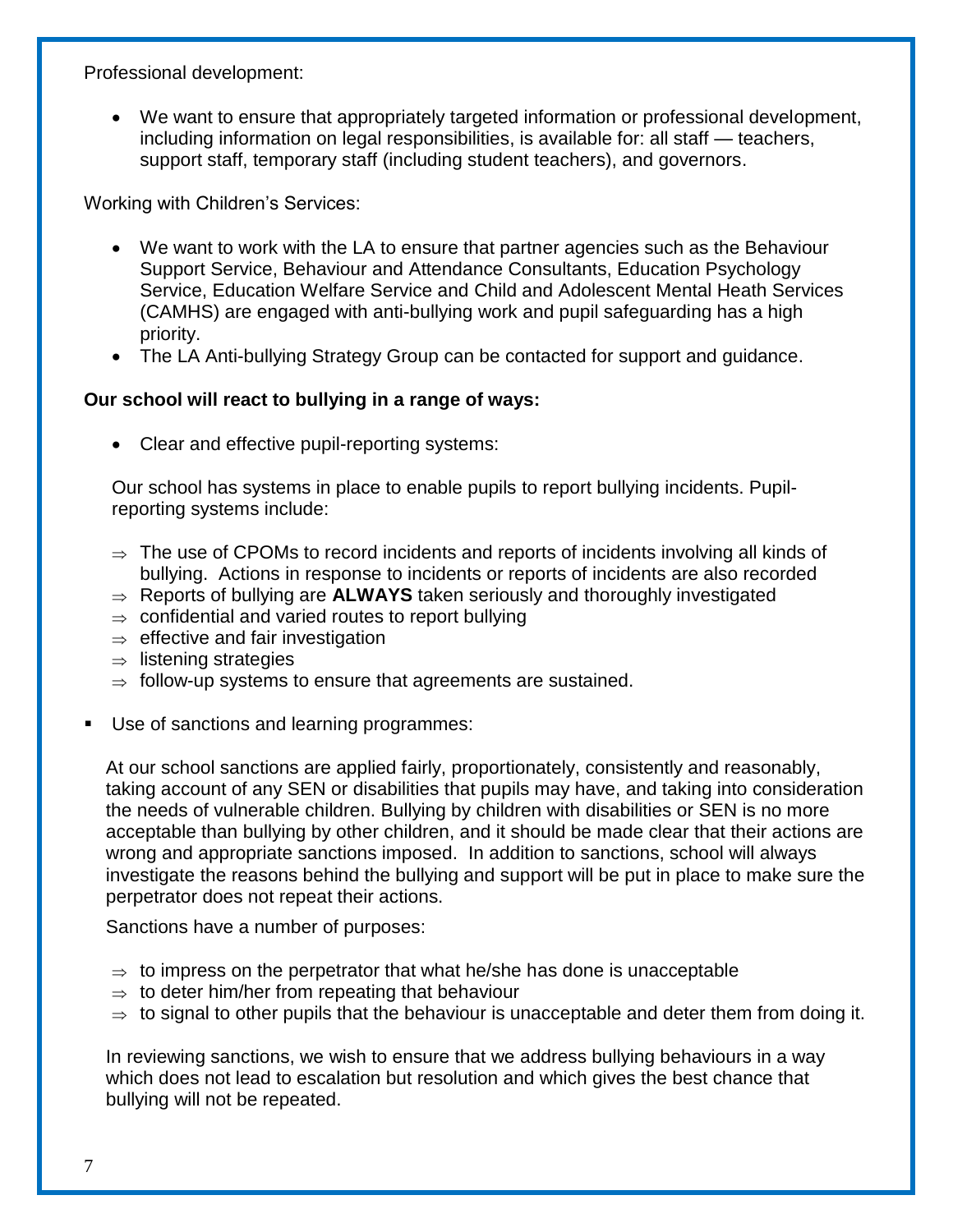When other strategies and sanctions do not resolve the problem, permanent exclusion may be justified in the most serious and persistent cases, particularly where violence is involved. The Department's guidance for exclusion appeal panels makes clear that pupils responsible for violence or threatened violence should not normally be re-instated**.**

We also want to ensure that the needs of the pupil who has experienced bullying are addressed. It is not advisable to force them into situations where they have to face their bullies in isolation. It is good practice to keep disruption to their learning to a minimum; allow them to retain access to their friends and make them aware of the punishment that the pupil who bullied them will receive, as well as the support they themselves are being given.

Pupils must not be excluded from school for being bullied, even if we believe they are doing so for the child's benefit. The legislation on exclusion makes clear that 'exclude...means exclude on disciplinary grounds'

Strategies are also in place to provide an opportunity for the pupil to put right the harm they have caused.

Use of reward and celebration strategies:

Our school uses a range of rewards and celebration strategies to encourage pupils to behave well and take care of each other, including:

- $\Rightarrow$  Rewards for individual pupils who take a specific role in anti-bullying work, e.g. as peer mentors or 'listeners'.
- $\Rightarrow$  The National Healthy Schools Status.
- $\Rightarrow$  Class reward charts and special mention assemblies
- $\Rightarrow$  Use of national awards such as the Princess Diana Memorial Award for Anti-Bullying.
- *Developing the roles pupils can play*

# *Our school involves pupils in promoting a positive whole school ethos (including the prevention of bullying) in a number of ways:*

- *Through the use of the Jigsaw PSHE scheme throughout school.*
- *Through active participation in focus weeks, such as anti-bullying and diversity*
- $\Rightarrow$  Through being encouraged to have a say about the reward and sanction policy of the *school to ensure they view sanctions as fair and make them feel they have an influence over tackling the issue.*

#### **Engaging parents/Carers**

We take all reports of bullying seriously. We believe it is important for our school to work with parents/carers to help them to understand our approach with regards to bullying and to engage promptly with them when an issue of bullying comes to light, whether their child is the pupil being bullied or the one doing the bullying. We will ensure parents/carers are made aware of how to work with us on bullying and how they can seek help if a problem is not resolved.

We are legally required to have a complaints procedure and to make parents aware of this.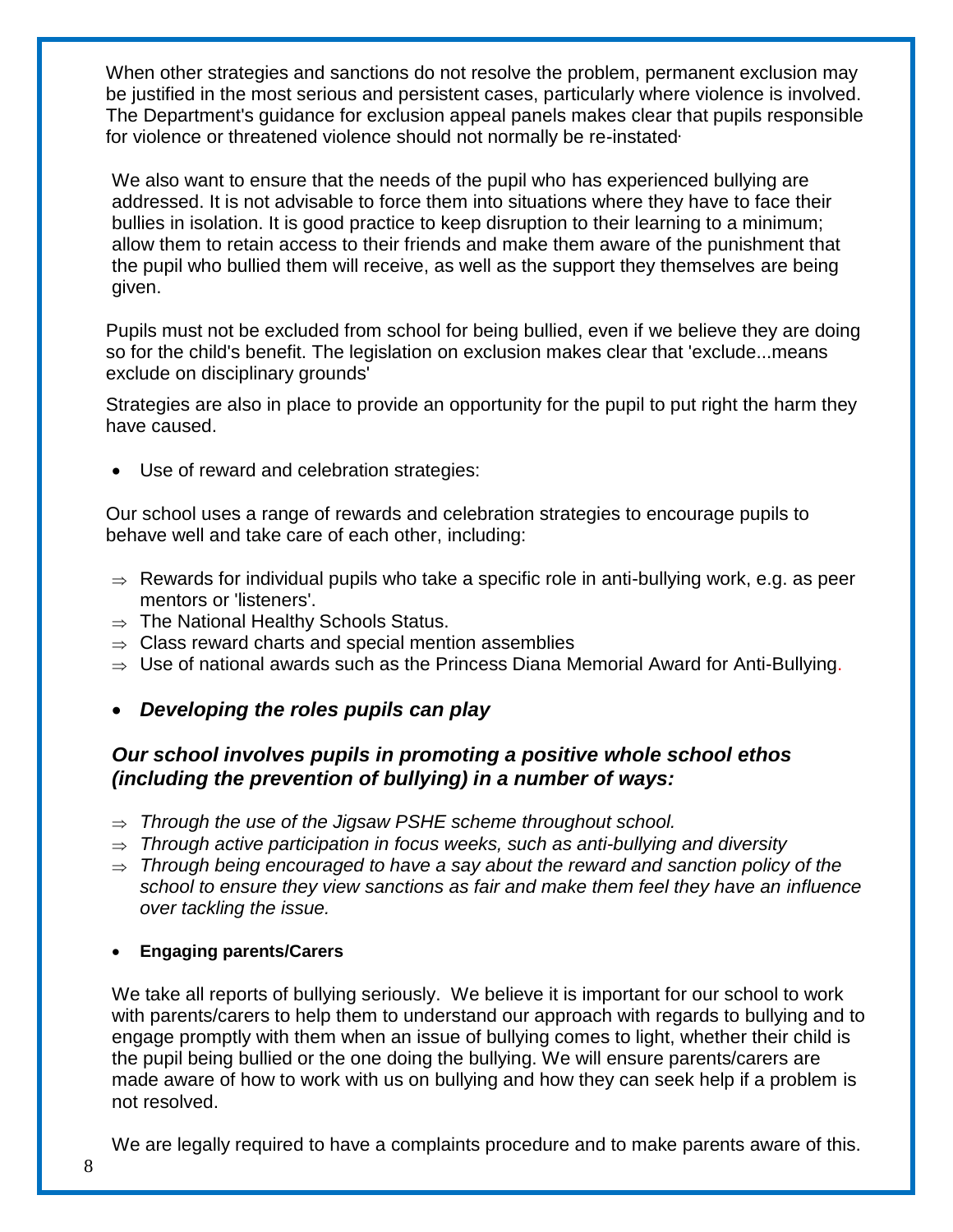## **Reporting and recording incidents of bullying**

We encourage pupils to report bullying in confidence using a variety of methods. However, if pupil safety is at risk then school staff cannot keep the information confidential. Staff will use their judgement as to how to speak to the pupil about this. Through the Jigsaw PSHE lessons, children are encouraged to talk about and report all issues of bullying.

Our school ethos and relationships with staff ensure that:

- pupils have confidence that their concerns will be treated promptly and seriously, and that action will be taken which will not make their situation worse
- pupils can access reporting routes easily
- pupils know who will deal with their concerns, and have trust both in them and the systems which the school uses
- pupils are aware that malicious reporting relating to pupils or staff will be taken seriously and could incur a disciplinary sanction.

## **Reporting arrangements for parents**

Parents are frequently the ones to report bullying incidents to the school. If a parent contacts the school:

- *Reception staff and other staff taking phone messages, notes or receiving visitors have been trained in school systems and procedures, and are clear about steps to be taken.*
- $\Rightarrow$  Reception and other staff are sensitive to the emotional needs of parents making *contact with a school about incidents of bullying.*
- *Parents should have confidence that staff will act promptly, take the concern seriously and not take action which makes the situation worse for their child.*
- $\Rightarrow$  Staff will take actions to agreed timescales and report progress to parents.
- *Parents are clear about how to take further action if they do not feel that their concern has been properly addressed.*

In the additional information, sources of support for parents are listed in DCSF Safe to Learn pages 58-60.

#### **Data-collection management**

The DCSF recommends that schools should record all incidents of bullying, including by type, and report the statistics to their LA. Lord Deramore's do this using the CPOMs recording system.

Schools have a specific legal duty (Race Relations (Amendment) Act 2000) to have a race equality policy and monitor its impact on pupils, staff and parents. Schools also have a specific duty to eliminate disability-related harassment under the Disability Discrimination Act 2005.

Keeping records of bullying incidents enable us to:

- $\Rightarrow$  manage individual cases effectively
- $\Rightarrow$  monitor and evaluate the effectiveness of strategies
- $\Rightarrow$  celebrate the anti-bullying work of the school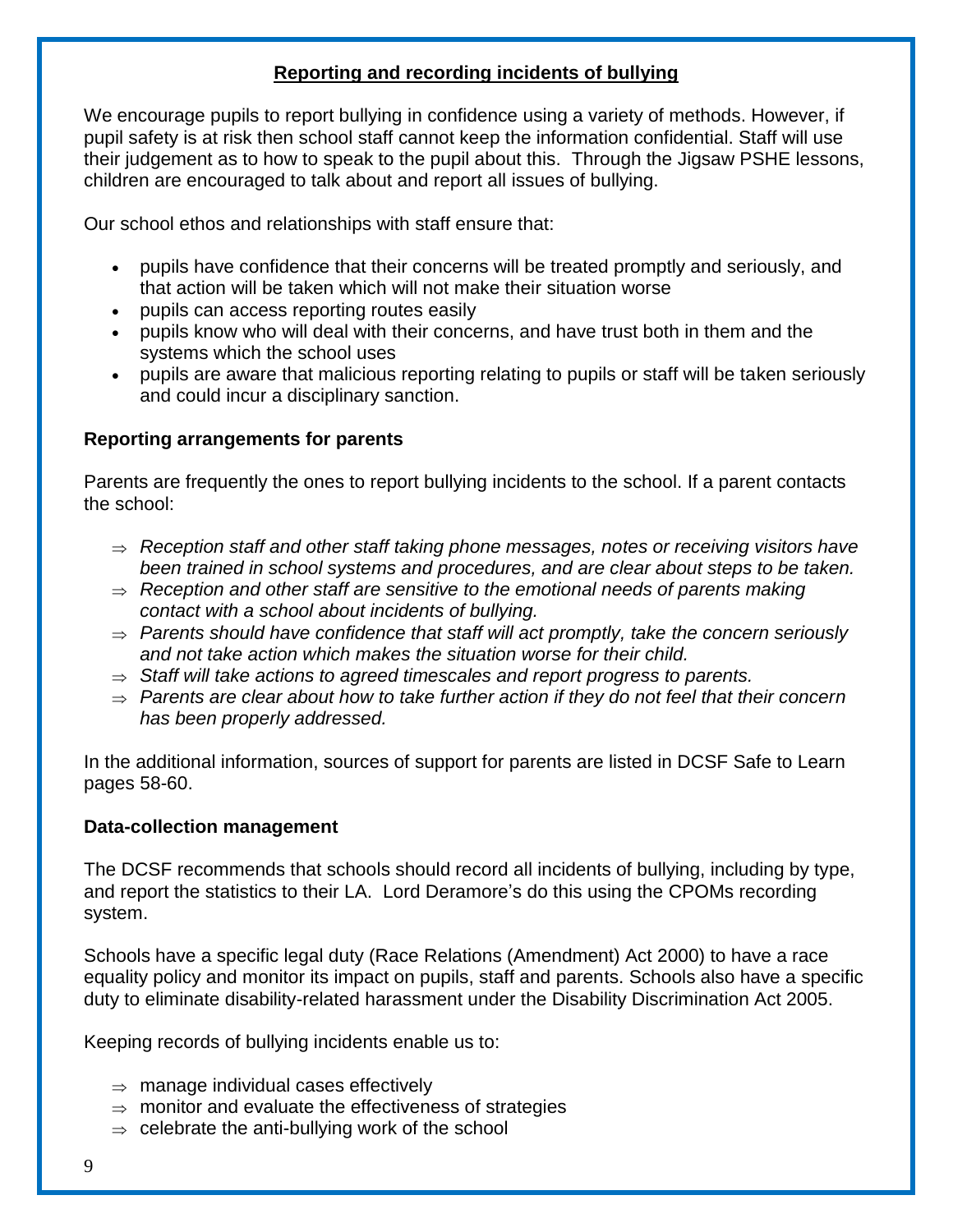- $\Rightarrow$  demonstrate defensible decision-making in the event of complaints being made
- $\Rightarrow$  engage and inform multi-agency teams as necessary.

## **Staff professional development**

The DCSF recommends that schools review general and specific staff induction and continuing professional development (CPD), and identify how to ensure staff training reflects the antibullying policy and practice of the school. Where specific training needs have been identified for particular members of staff through school self-evaluation and individual-performance management reviews, the Head Teacher must ensure that those members of staff have access to the advice, training and development opportunities appropriate to their needs. Staff are also trained in the delivery of the Jigsaw PSHE scheme, in how to respond to parent/carer concerns and in investigating and recording incidents. Leadership with school support staff in dealing with incidents of bullying – both for the victim and the perpetrator.

We ensure that supply teachers, temporary support staff and volunteers are clear about their responsibilities in relation to anti-bullying work in the school.

## **Communicating the policy**

As a school, we summarise the behaviour and anti-bullying policies within staff and governor information, and include them within induction programmes for all staff (including voluntary, temporary and supply staff).

The policy is always accessible to parents/carers and can be found (*name place e.g. website, parent handbook, prospectus).* 

Pupils are made aware of the policy through a range of means including assemblies, lessons, school council meetings, notice-boards, planners etc.

## **Monitoring, evaluation and review**

The school will review this policy bi-annually and assess its implementation and effectiveness. The policy will be promoted and implemented throughout the school. (Key questions for evaluation can be found in DCSF Safe to Learn page 23)

The delivery of the Jigsaw PSHE scheme, as a pivotal part of our anti-bullying education, will be monitored throughout the year.

#### **Links to whole school polices**

This policy links to other whole school policies on:

- *School-improvement policies and plans*
- *`Curriculum policies, in particular Personal Social and Health Education (PSHE), Citizenship, Creative and Expressive Arts,*
- *Pupil support and safeguarding policies.*
- *Behaviour policy*
- *Staffing policies*
- $\Rightarrow$  Equality and diversity policies (e.g. disability-equality scheme and race-equality policy).
- *School-communication policies and celebration of achievement practices.*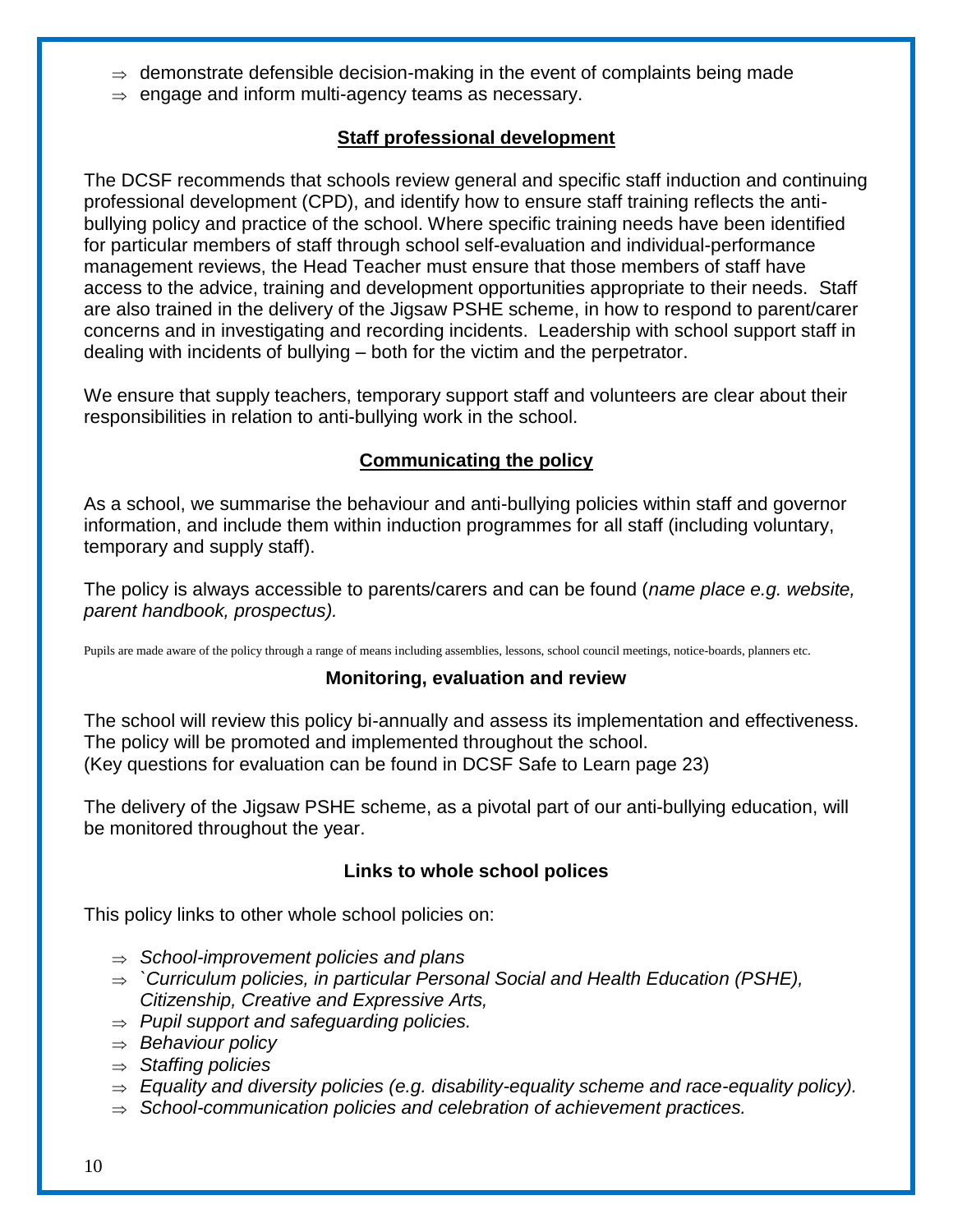## **Useful sources of information**

## Websites:

http://www.teachernet.gov.uk/wholeschool/behaviour/tacklingbullying/

http://nationalstrategies.standards.dcsf.gov.uk/search/results/%22bullying%22

www.anti-bullyingalliance.org.uk

www.nationalstrategies.standards.dcsf.gov.uk/primary/behaviourattendanceandseal/primaryseal

# **Additional Information**

## **Establishing Safer School Partnerships (SSPs)**

Establishing a Safer School Partnership (SSP) with the local police can be an effective prevention strategy and effective reaction tool. The aims of an SSP are to:

- Reduce the prevalence of crime, anti-social behaviour and victimisation amongst children and young people, and to reduce the number of incidents in schools and their wider communities.
- Provide a safe and secure school community which enhances the learning environment.
- Engage children and young people, challenge unacceptable behaviour, and help them develop respect for themselves and their community.
- Ensure that children and young people remain in education, are actively learning, healthy and achieving their full potential.

In terms of dealing with incidents of bullying at the time they occur the vast majority can be handled by the school. However, if a serious assault or injury occurs as a result of bullying the police should be involved.

## **Restorative justice**

The use of restorative approaches in schools developed from experience of restorative justice in the youth and criminal justice systems. The principle is that the pupil causing harm is held to account for their behaviour. This means:

- accepting responsibility for the harm caused to the individual being bullied
- accepting responsibility for the harm caused to others (e.g. staff, friends or family)
- recognising the need to take action to begin to repair the harm caused
- agreeing a range of actions in conjunction with all those involved which will be monitored over an agreed period of time.